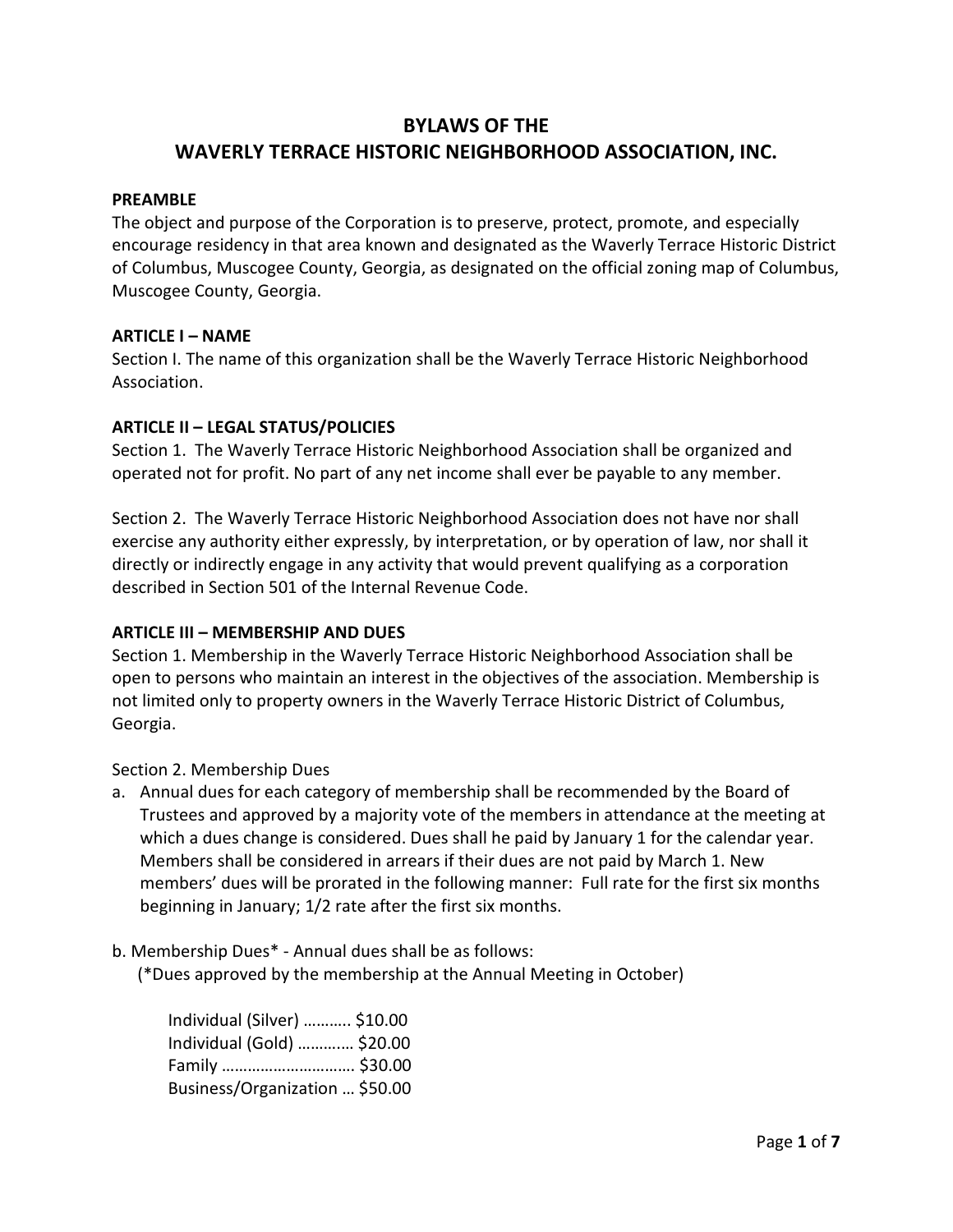- c. Voting Privileges-All members who have paid their dues are eligible and shall be entitled to vote at any and all general membership meetings. Individual (Silver) members shall have one-half (1/2) vote; Family membership shall be limited to two (2) votes, Individual (Gold) and all other voting members shall be limited to one (1) vote.
- d. The Board of Trustees,\* may cancel, by majority vote, the membership of any member whose conduct is deemed prejudicial to the objectives, welfare, or character of the Waverly Terrace Historic Neighborhood Association, including any member of the Board of Trustees, provided notice of such alleged misconduct shall first be mailed to said member at least ten (10) days prior to the meeting of the Board of Trustees at which said misconduct is to be considered. The Member may appear in person to challenge the proposed action of the Board of Trustees.

(\*Board of Trustees - comprised of current officers (president, vice president, secretary, and treasurer), one member in-good-standing, and one non-member individual (from Historic Columbus Foundation). Both the member and non-member Trustees selected will be selected by majority vote of Association members at general membership meeting.)

## ARTICLE IV – SOURCES OF REVENUE

Section 1. The fiscal year is the calendar year, unless otherwise identified by the Board of Trustees. Dues will be recommended by the Board of Trustees and approved by a majority vote of the members in attendance at the meeting at which a dues change is considered. Dues shall be paid by January 1 for the calendar year. Members for renewal membership shall be considered in arrears if their dues are not paid by March 1. New members, whose application for membership is submitted the first six (6) months of the fiscal year, will be required to pay the full amount of annual dues for the calendar year, and one-half the full amount if submitted the last six (6) months of the fiscal year. Annual dues shall be used for operating and administrative expenses.

Section 2. The Waverly Terrace Historic Neighborhood Association may engage in fundraising activities. The Board of Trustees may accept, on behalf of the Waverly Terrace Historic Neighborhood Association, any contribution, gift, bequest or device for the general purposes or for any special purpose of the Waverly Terrace Historic Neighborhood Association.

#### ARTICLE V – Meetings

Section 1. There shall be an annual membership meeting to elect Officers and Board of Trustees and to set general goals for the upcoming year in the month of October, unless changed by a majority vote of the Board of Trustees. The President or any five (5) members may call special meetings. Notice of the annual meeting shall be communicated to the membership a minimum of seven (7) days prior to the meeting date.

Section 2. The members present at an annual membership meeting shall constitute a quorum.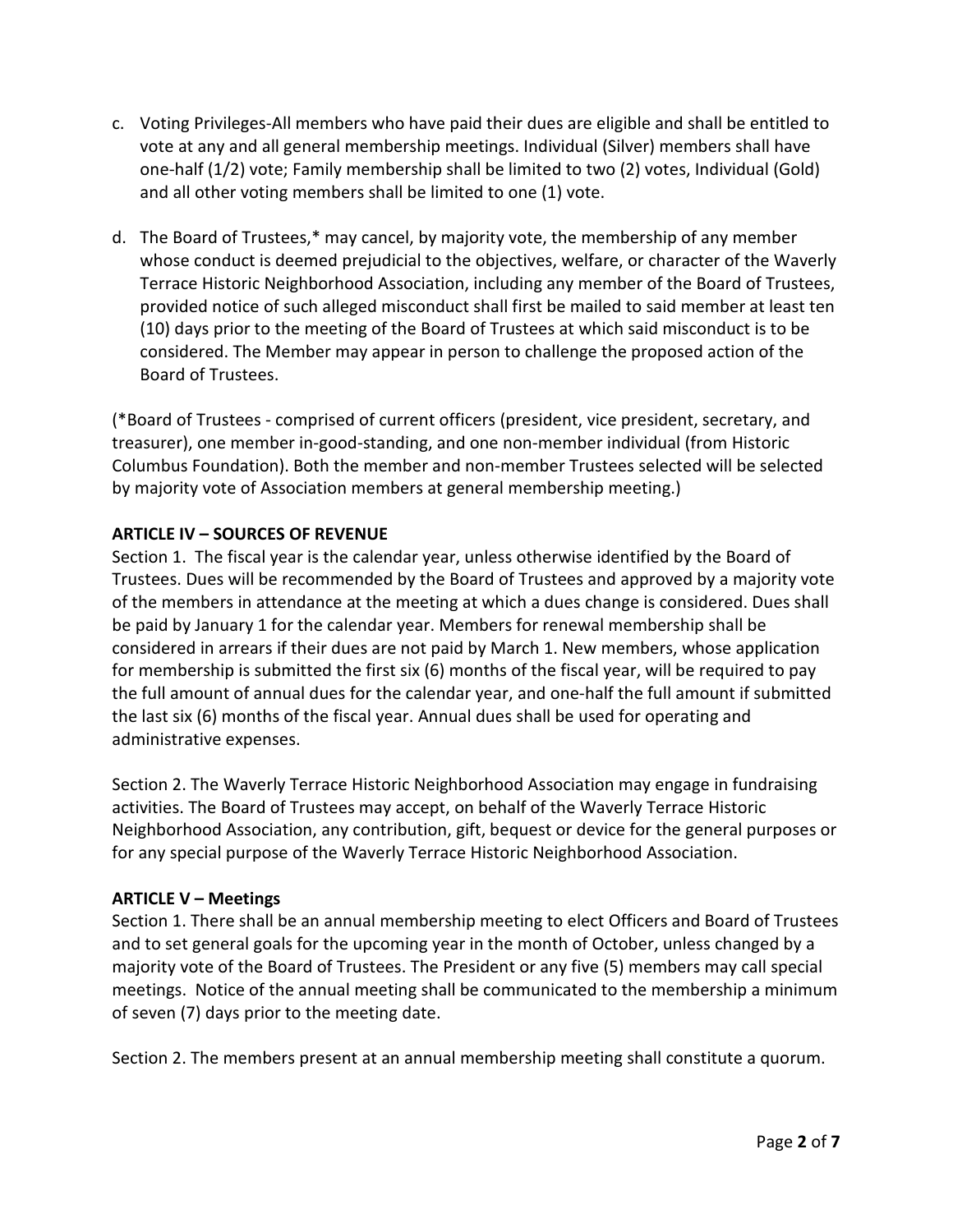Section 3. The Board of Trustees shall meet annually in the month of October, at a usual time and location. Such date, time, and location to be specified by consensus vote of the Board of Trustees. These meetings shall be open and announced to all members of Waverly Terrace Historic Neighborhood Association. The majority of the Board of Trustees shall constitute a quorum for the transaction of business.

Section 4. Meetings of the Board of Trustees, other than the annual meeting, may be called at any time by the President, by giving notice to each Board member at least two (2) days in advance.

Section 5. Any action required or permitted to be taken at a meeting of the Board of Trustees, or other committee designated by the Board of Trustees, may be taken without a meeting if consent in writing, setting forth the action so taken, is signed by all members of the Board of Trustees or Committee, as the case may be. Such consent shall have the same force and effect as a unanimous vote at a meeting. Subject to applicable notice provisions, the Board of Trustees or members of any committee designated by the Board, may participate in and hold a meeting by means of conference telephone or similar communications equipment by means of which all persons participating in such meeting shall constitute presence in person at such meeting, except where the person's participation is for the express purpose of objecting to the transaction of any business on the ground that the meeting is not lawfully called or convened.

## ARTICLE VI – BOARD OF TRUSTEES

Section 1. The Waverly Terrace Historic Neighborhood Association shall have a Board of Trustees consisting of the Association President, Vice President, Secretary, Treasurer, one current member in good standing, and an ex officio member from the Historic Columbus Foundation (HFC).

Section 2. The Board of Trustees shall be the policy making body of the Waverly Terrace Historic Neighborhood Association and empowered to make decisions on behalf of the Waverly Terrace Historic Neighborhood Association.

Section 3. At the annual meeting in October, the Board shall present nominations for proposed Trustees to fill one (1) current member in good standing position and one (1) ex-officio member from HCF position. Nominees shall be notified no less than fifteen (15) days prior to the annual meeting through e-mail or mail of said Trustee nominations. The members present and voting at the annual meeting shall elect by a majority vote these two (2) positions. Said Trustees elect shall assume their duties January 1 following the annual October meeting.

Section 4. Trustees shall serve a one (1) year term. However, a Trustee may not succeed him or herself for more than three (3) years following his or her term on the Board, except that a former Trustee may be elected as an officer of the Waverly Terrace Historic Neighborhood Association and serve in that capacity on the Board of Trustees immediately following his or her service as a Trustee.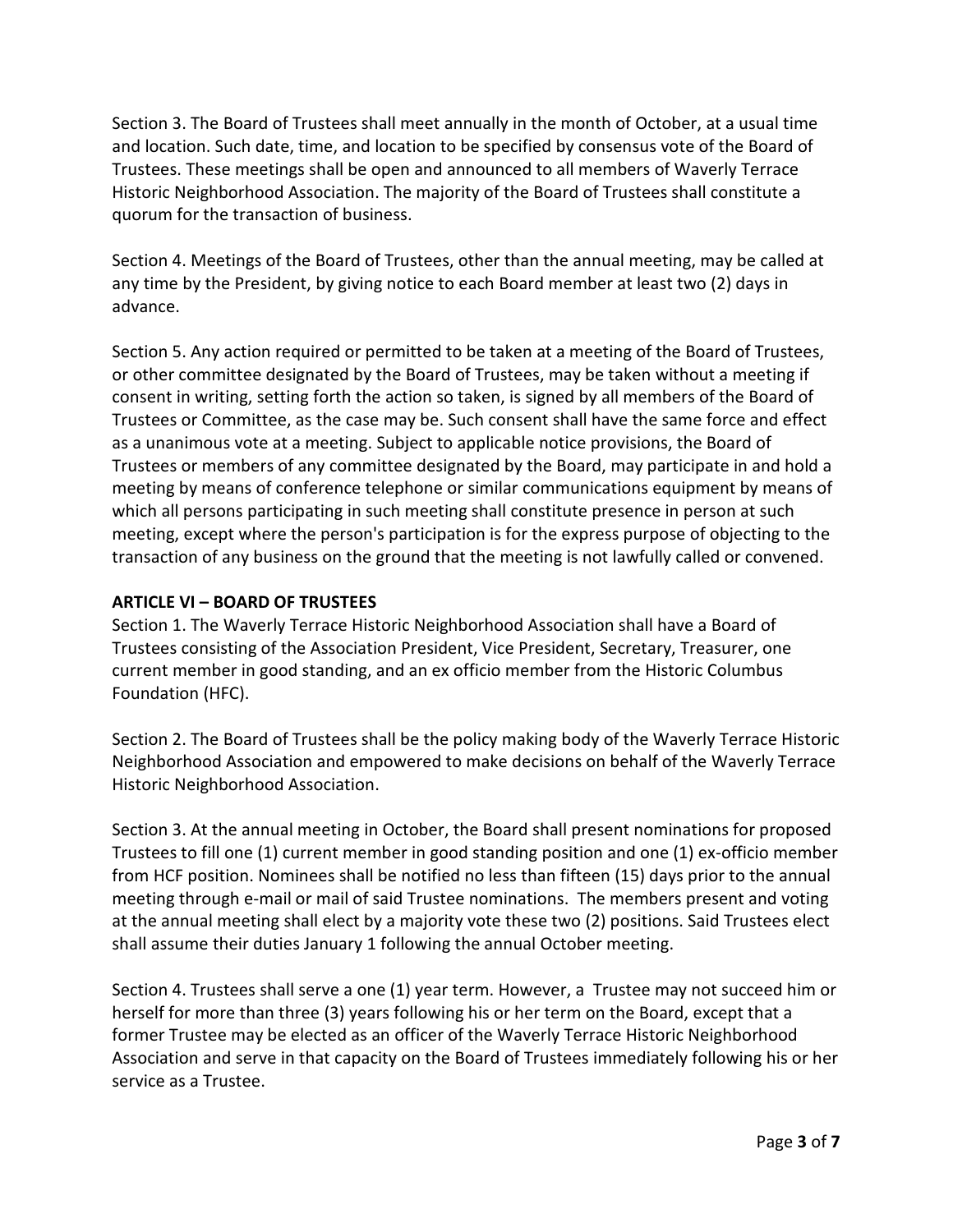Section 5. If a Trustee has three (3) successive unexplained absences or a total of four (4) absences from regular and/or special meetings of the Board of Trustees, the Board of Trustees shall have the authority, at its discretion, to remove the Trustee from the Board. The Trustee will be given notice of the proposed action to remove him or her from the Board, and will be given a reasonable opportunity to defend him or herself.

Section 6. Any member of the Board of Trustees may be removed from office at any time by a two-thirds (2/3) vote of the general membership voting and present at a regular or special meeting.

Section 7. Any vacancies occurring on the Board of Trustees shall be filled by vote of the Board of Trustees at the next regularly scheduled meeting or at a special called meeting of the Board in accordance with the provisions of these Bylaws. A member elected to fill a vacancy shall serve the remaining time of the term. Being elected to fill a vacancy does not preclude a member from being nominated for a full term of office in the next general election.

Section 8. Trustees may serve as chairs of standing committees, other committees, or events.

## ARTICLE VII – Officers

Section 1. The officers of the Waverly Terrace Historic Neighborhood Association shall consist of a President, Vice-president, Secretary, and Treasurer.

Section 2. The officers shall be elected to a one (1) year term. The officers may not serve in the elected office for more than three (3) consecutive terms. The term limit condition, per office, can be waived by a simple majority of members in attendance at the time of the nominations.

Section 3. If an Officer has three (3) successive unexplained absences or a total of four (4) absences from regular and/or special meetings of the Board of Trustees, The Board of Trustees shall have the authority, at its discretion to remove the Officer from the Board. The Officer will be given notice of the proposed action to remove him or her from the Board, and will be given a reasonable opportunity to defend him or herself.

Section 4. Any member of the Board of Trustees may be removed from office at any time by a two-thirds (2/3) vote of the general membership voting and present at a regular or special meeting.

Section 5. Any vacancies occurring on the Board of Trustees shall be filled by vote of the Board of Trustees at the next regularly scheduled meeting or at a special called meeting of the Board in accordance with the provisions of these Bylaws.

# ARTICLE VIII – DUTIES OF OFFICERS

Section 1. The President shall be the primary officer of the Waverly Terrace Historic Neighborhood Association and shall: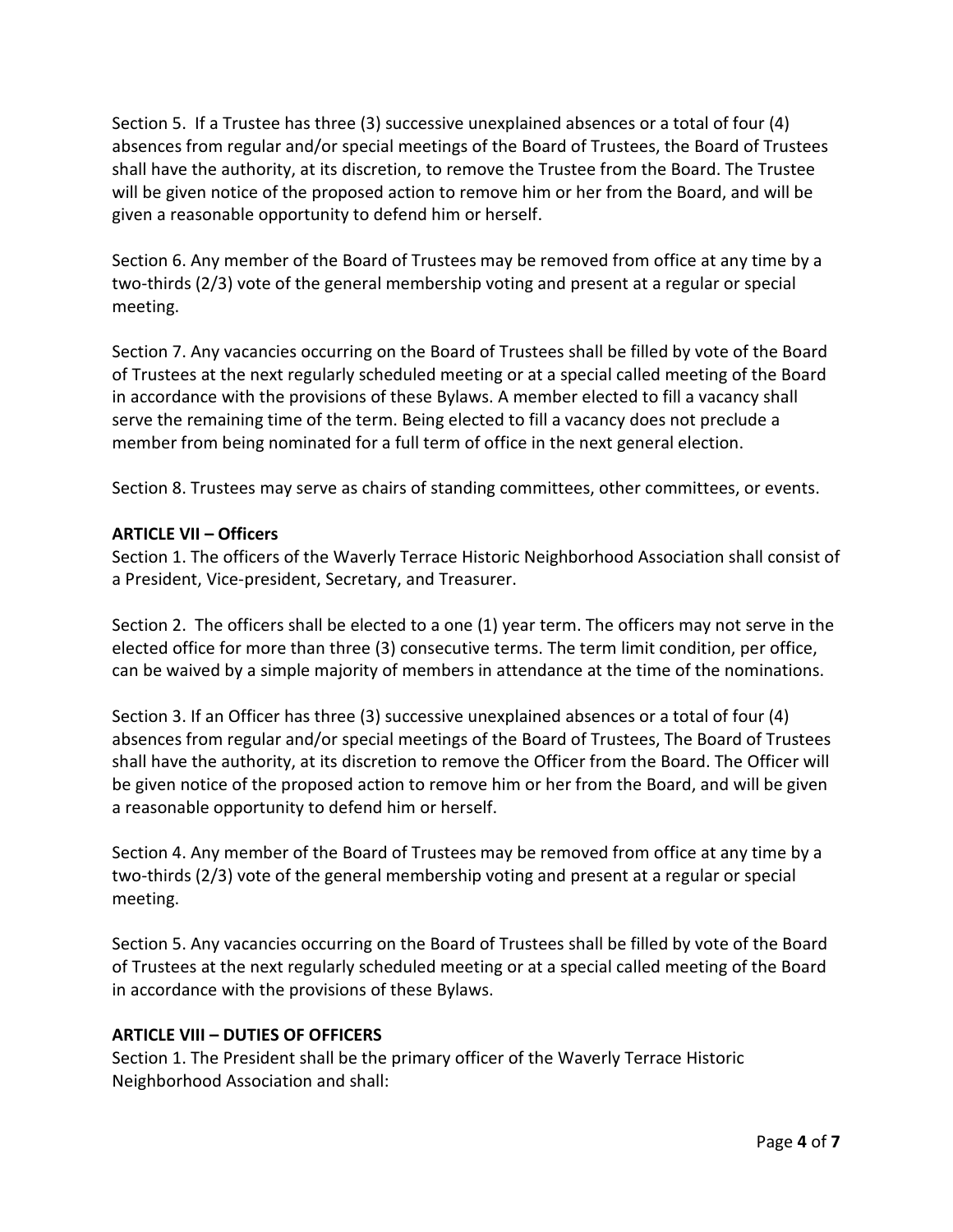- Preside at the meetings of the Waverly Terrace Historic Neighborhood Association Board of Trustees and general membership meetings
- Represent Waverly Terrace Historic Neighborhood Association to all publics, except that the president may ask another officer, trustee, or committee member to represent as required
- Appoint a board member to serve as Sergeant-at-Arms to ensure proper parliamentary procedures are followed as needed
- Identify members for special assignments
- Sign with the Secretary or any other Officer authorized by the Board, any contracts or other legal documents, expressly authorized by the Board
- Sign with the Treasurer or any other Officer authorized by the Board, all withdrawals of funds from bank accounts
- With the assistance of members, set the agenda for the Waverly Terrace Historic Neighborhood Association
- Deliver annual report of the Board of Trustees to the general membership at the annual meeting

# Section 2. The Vice President shall:

Act as special assistant to the President and represent the President whenever so designated

- Be empowered to sign any documents as authorized by the Board of Trustees. This power may be invoked in the event of emergency during the absence of the President
- Perform all such duties as requested by the President or Board of Trustees

Section 3. The Secretary shall:

- Keep minutes and other appropriate records of the Waverly Terrace Historic Neighborhood Association
- Preserve in a file all records of value to the Waverly Terrace Historic Neighborhood Association
- Notify members of all meetings
- Mail each Officer and Trustee of the Board a copy of the Bylaws of the Waverly Terrace Historic Neighborhood Association on or before February 1 of each year
- Sign with President any contracts authorized by the Board of Trustees
- Conduct the correspondence for the Waverly Terrace Historic Neighborhood Association
- Perform other duties as requested by the President or the Board of Trustees

Section 4. The Treasurer shall:

- Have charge of all the Waverly Terrace Historic Neighborhood Association's funds/bank accounts
- Sign with the President or any Officer or Trustee authorized by the Board, all withdrawal of funds
- Shall have the authority to spend and/or issue discretionary funds up to \$250.00 without prior Board approval
- Perform other duties as requested by the President and/or Board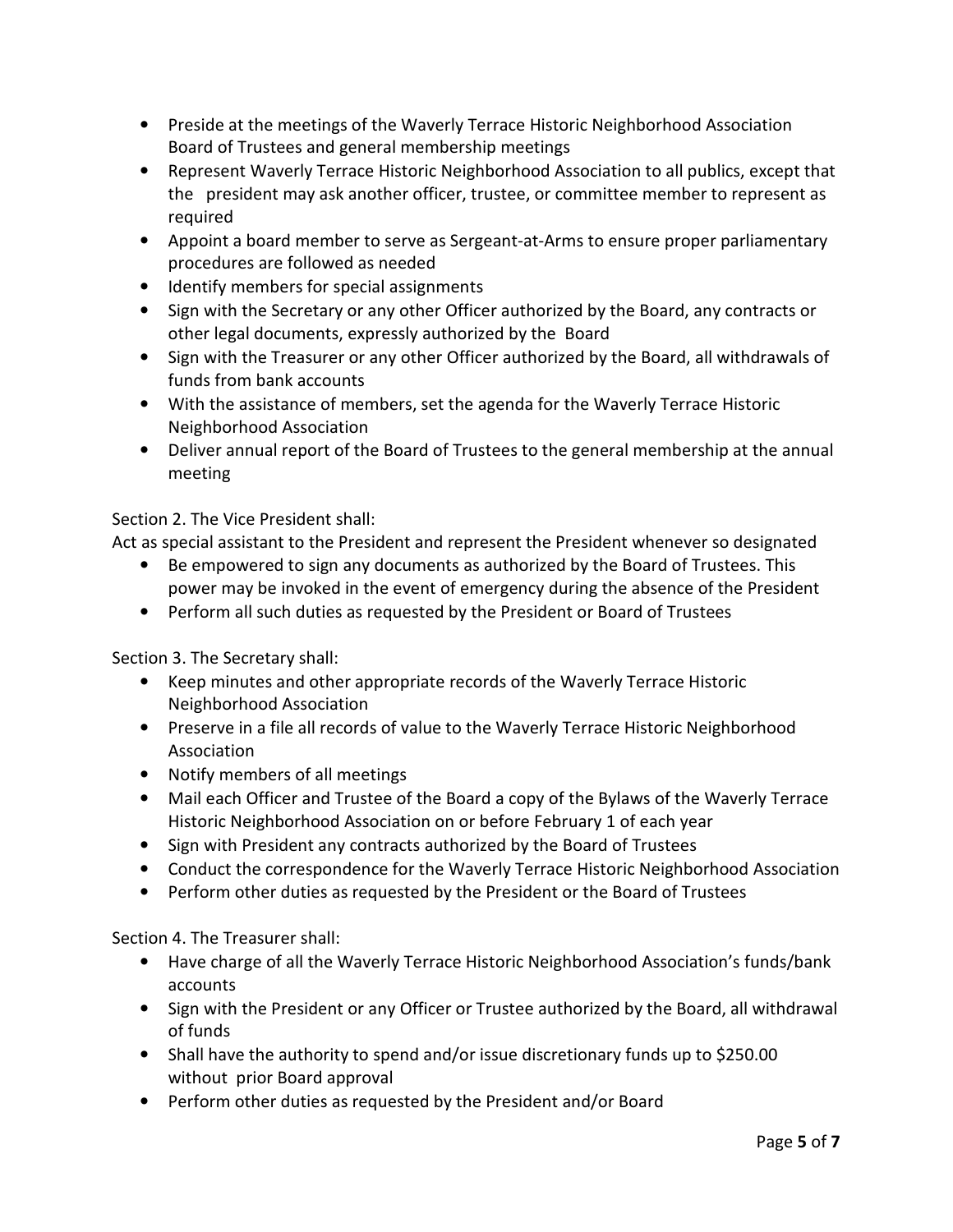- Present a complete account of the Waverly Terrace Historic Neighborhood Association's funds, identifying the source of funding and disbursement, at monthly Association meetings, annual Board of Trustees, and at the annual general membership meeting
- Prepare an annual statement accounting for Waverly Terrace Historic Neighborhood Association's funds
- Provide a roster of current paid membership at monthly Association meetings

# ARTICLE IX – Standing Committees

Section 1. All members of the Waverly Terrace Historic Neighborhood Association may serve on any and all standing committees. Trustees and/or any member may be elected Chairperson of one, but not more than one, standing committee.

Section 2. The Chairpersons of the standing committees will regularly report to the Association at their monthly meetings and the Board of Trustees at their annual meetings, but shall not have a vote unless said person is also a member of the Board.

Section 3. Standing Committees

- Fundraising
- Awareness
- Code Violations
- Neighborhood Improvement
- Neighborhood Watch

# ARTICLE X – FINANCES

Section 1. The funds of the Waverly Terrace Historic Neighborhood Association shall be allocated to two funds and designated as follows:

- Operating Fund
- Special Fund

Section 2. The Operating Fund shall receive proceeds from the payment of membership dues and fundraising activities and shall be used for the purpose of paying the operating expenses incurred by the Waverly Terrace Historic Neighborhood Association. At the discretion of the Board of Trustees, excess funds in this account may be transferred to the Special Fund for use as needed, and similarly transferred back to the Operating Fund should the necessity arise. However, under no circumstances shall monies initially allocated to the Special Fund be used to defray the Waverly Terrace Historic Neighborhood Association's operating expenses.

Section 3. The Special Fund shall receive initially all contributions other than dues and project produced funds, plus subsequently such moneys as maybe transferred from time to time set forth under Section 2 above. These funds shall be held to use for the following purpose, to-wit: any project which, as approved by a majority vote of the membership present and voting, is deemed desirable and beneficial for the promotion, preservation, and/or protection of the Historic District. From time to time as may be deemed appropriate by the Board of Trustees,